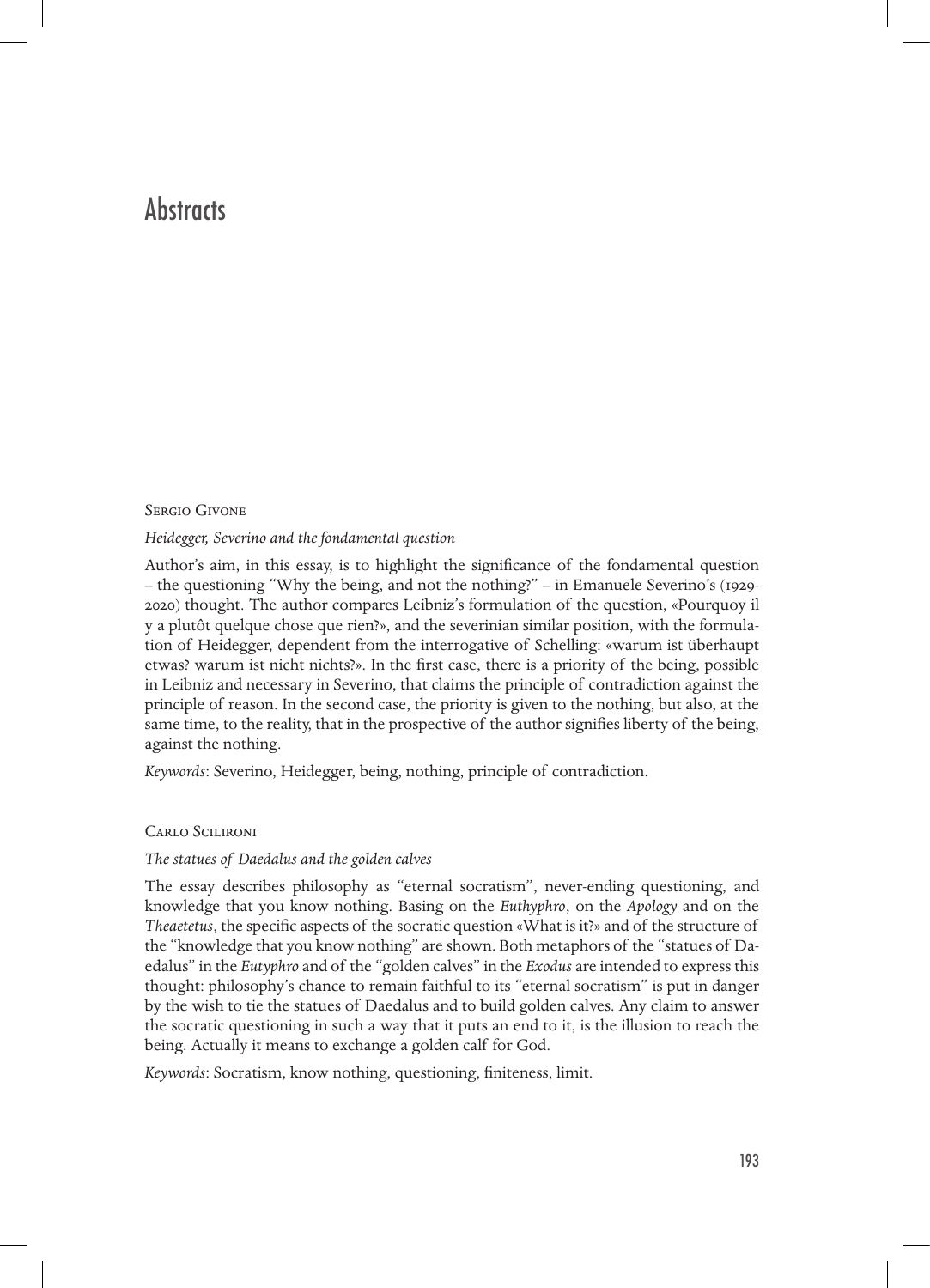#### **Abstracts**

# Davide Monaco

# *Christ as* ostium. *Mystical theology and Christology in Nicholas od Cusa and Bonaventure*

The article starts with an historiographical reconstruction of the debt of Nicholas of Cusa to the work by Bonaventure of Bagnoregio, and then analyses the Christocentric character of the two philosophers' mystical theology. Without overlooking the differences between them, the author focuses on the theoretical meaning of the Cusanian and Bonaventurian mystical path, therefore showing how the outcome of the rise, or rather the abduction to which the individual is subjected in his mystical research, lies not in possessing the vision of God, but rather in a "learned ignorance". At the peak of the mystical vision there is no togetherness awaiting the individual, but the critical awareness that the true limit of thought is, indeed, the lack of knowledge of its limit.

*Keywords*: Nicholas of Cusa, Bonaventure, Mystics, Theology, *docta ignorantia*.

# Francesco Tomatis

# *The limit between the ontologycal idea and the reality of liberty in Bartolone*

The author illustrates Filippo Bartolone's (1919-1988) concept of ontological idea (idea of being) as the limit between human existence and liberty of God. Human thinking and existence are a transcendental structure, that outlines the limits of human life, of finite liberty or freedom. However, in these limits, man can think, must think, necessarily thinks the idea of being; idea that signifies and reveals the transcendence of the being, as the being in act: infinite liberty, beyond all limits.

*Keywords*: Bartolone, limit, structure, idea of being, significance, liberty.

# Massimo Donà

# *Cinema and food. On the "limit": that is, how to devour the threshold*

The essay analyses the importance of food and its epistemological relevance. Food is an instrument useful to distinguish human groups. Differences in eating are differences in acting, living, thinking: as Hegel explains, eating is assimilating, that is one of the first forms of knowledge, essential for understanding the passage between Nature and Logic. What is absent from Hegel's theory is the taste and the enjoyment that is taste's effect. Eating and cooking are the alchemical contact point between nature and culture, life and death. Assimilating food is operating an act of transfiguration, making the otherness identic with the sameness of the subject: cooking represents a civilisation instrument like art, music, painting, with its rites, objects and rules. Two antithetical examples of the relationship between hunger and taste are the renowned films Babette's Feast and La Grande Bouffe, both objects of analysis.

*Keywords*: food, Hegel, assimilating, taste, cooking, eating, Blixen.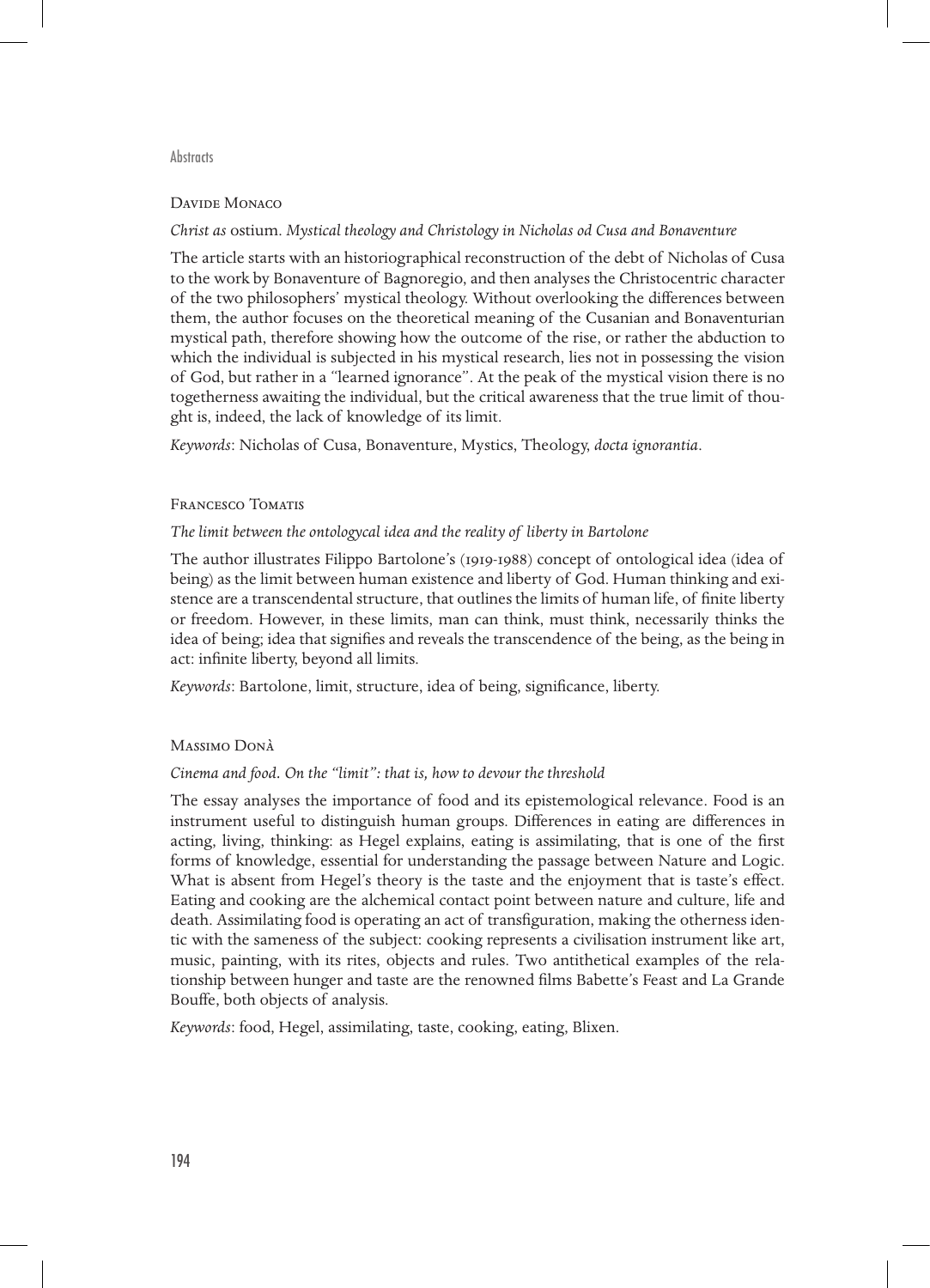#### Bruna Giacomini

#### *Trembling Thresholds*

The essay aims to deconstruct some aspects of the subject in order to show that it is conceived as strictly human and male. Man has arrogated to himself the right to distinguish himself and reign over the animal kingdom, just as the male has differentiated and raised himself above the female. In both cases, the dominant polarity unilaterally attributed to itself a set of prerogatives characterizing its essential identity that were simultaneously denied to the other. This boundary justified the power, sometimes even violent, exercised against the other. The article analyzes the distinction between human and animal from Kant who radicalizes the difference traced by Descartes in light of the notions of person and dignity to Heidegger who attributes existence to man and not to animal. Following Derrida's reflection, the essay tries to outline a new conception of animality (and humanity) following two possible approaches: on the one hand, the relationship is conceived through Nietzschean reinterpretation of morality in the light of the forces of the body, on the other it is developed even further by the bio-ethological trajectory of philosophy of animality. Therefore, it is possible to rethink the human subject and overcome the paradigm of the complementarity of man and woman in the direction of a thought that connects the differences in each individual and towards the others.

*Keywords*: Animal, Kant, Derrida, Woman, Difference.

#### Martino Dalla Valle

# *Words of Threshold. On the poetry of Paul Celan*

This essay deals with the concept of threshold in Paul Celan's poetic and theoretical work. By analyzing some poems, I would like to show that the concept of threshold plays a pivotal role in Celan's poetics. In fact, poetry appears to Celan as a "threshold experience", according to an expression by Walter Benjamin. It means that the threshold is the place of poetry, just as the poet himself is a "threshold being" (as Celan defines himself). In conclusion, my aim is to demonstrate that Celan's poetry has a philosophical interest because it represents a meditation on the "liminal nature" of language and of human being.

*Keywords*: Celan, Poetry, Silence, Language, Other.

# Lorenza Bottacin Cantoni

#### *Kafka in the third person. The parable and the diabolic threshold of writing*

The essay focuses on Kafka's work and on the relationship between the parable and the diabolical dimension. According to many interpreters such as Benjamin, Arendt and Adorno, Kafka's novels and tales can be understood as parables. A parable does not offer an explanation, but it describes an episode that becomes paradigmatic only if it is approached to the concrete life of the reader. The parable builds a bridge between imaginary and concrete life and gives new meanings to life itself, enriching it. For the writer, however, the act of writing separates concrete experience and written word: what happens in the first person is alienated to the third person in the novel, which diabolically separates life and work.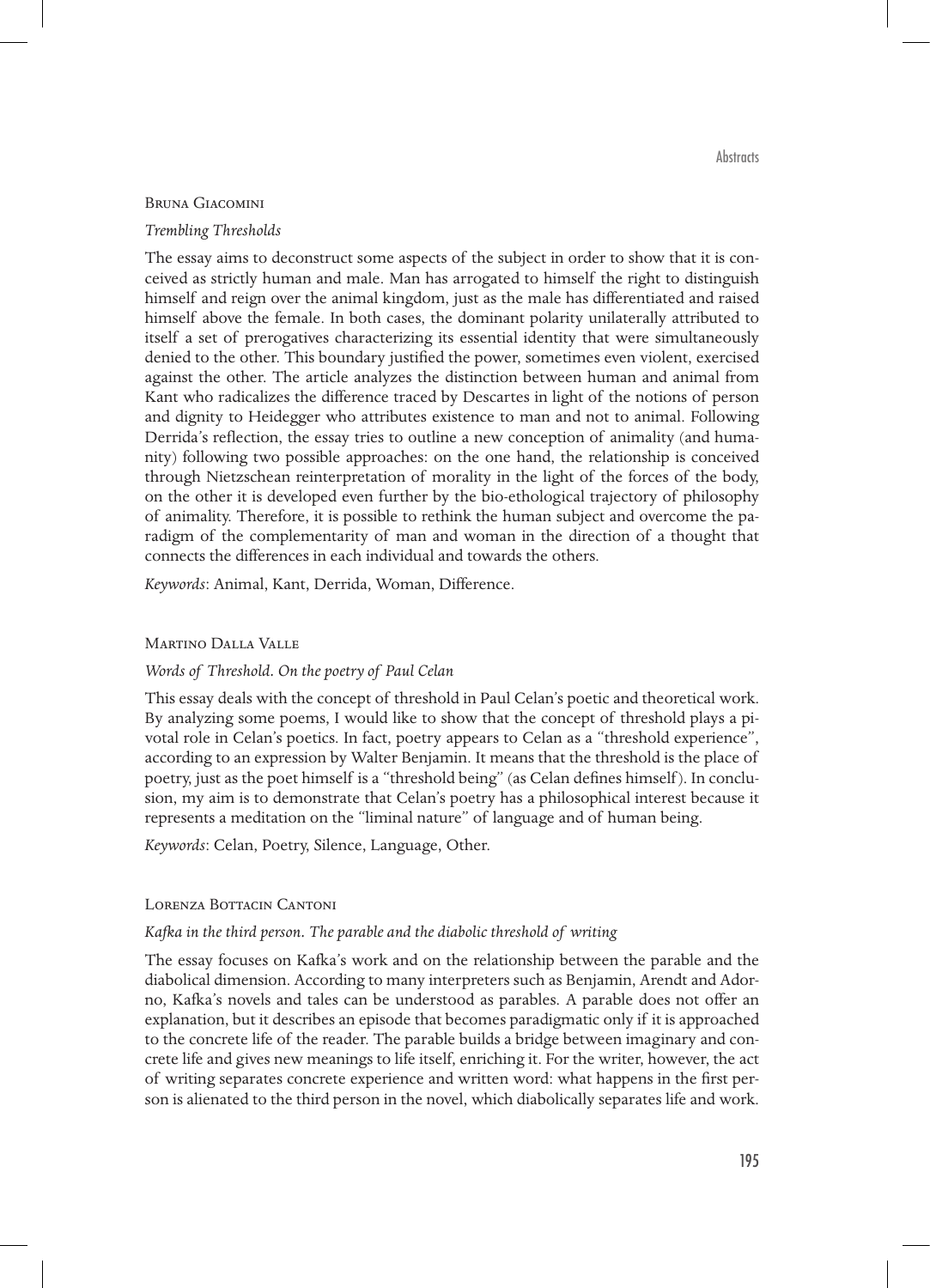#### **Abstracts**

Through the analysis of the parable *Before the law*, the aphorisms collected under the title of *He* and some passages of the diaries, the article explains that Kafka consecrates himself entirely to writing and lives for it (on the model of *bios graphikos*). Following Blanchot's exegesis of Kafka, the passage to the third person splits the individua integrity and triggers the production of the work of art that condemns the author to survive to himself without the possibility of reaching the truth about himself. In the last pages, the essay examines *The Silence of the Sirens*, in which Ulysses represents the only "author" capable of creating a fiction in which he chose to believe, in this way he crosses the threshold of imaginary without getting lost in it, he is the only one who fully accepts the death of God and meaning and that masters the art of the endless interrogation of possible.

*Keywords*: Kafka, Parable, diabolic, writing, Ulysses.

#### Francesco Marino

#### Mystery and knowledge in Saint-Exupéry's *Little Prince*

*The Little Prince* is Saint-Exupery's most famous book. Its philosophical meaning has been captured, mainly through its moral aim. The following essay brings to light an epistemic-ontological and metaphysical consideration. The book, in fact, talks about a mysterious encounter in the desert: from the first moment, the reader is confronted with the question about what is mystery, and also what is our attitude towards it. So the essay highlights the importance of what the fox says to the little prince: the essential is invisible to the eyes, you can only see it well through the heart. From this point, a real epistemology of the heart is founded. All our knowledge of the world changes, according to something that imposes itself (the ties), but we can't see it or grasp it with our eyes. And if the eyes look towards the modern scientific conception (observational, verificationist, calculating), the essay also shows that nothing justifies the exclusion, for the knowledge of being, of what this scientific conception believes to be *inessential*, for example beauty. Thereby, we need a new definition of the relationship between the heart and θεωρεῖν.

*Keywords*: Saint-Exupéry; mystery; epistemology; ontology; science.

#### Silvia Mocellin

# *The last threshold: the paradox of limit in the relationship between economy and environment*

In an era of globalization, the relations between economy and environment appear to be dominated by hybris, by excess, embodied by unlimited production and consumption. There is, however, one limit that imposes itself in a dramatic way: that of environmental sustainability. We live the extreme threshold of ecological tolerance, forced, perhaps for the first time as the whole of humanity, to live in person that undefined and precarious space that encourages to question the very meaning of the limit, at the same time questioning the validity of our consolidated development models. We cannot hide the fact that the well-being of the consumer society is destined to weigh particularly on the new generations, as well as on the weaker and marginalized groups. It may be that it is precisely the loss of physis, of nature meant as a reference horizon, a loss that has profoundly modified our way of conceiving the human being and the economy, the distant cause of the current